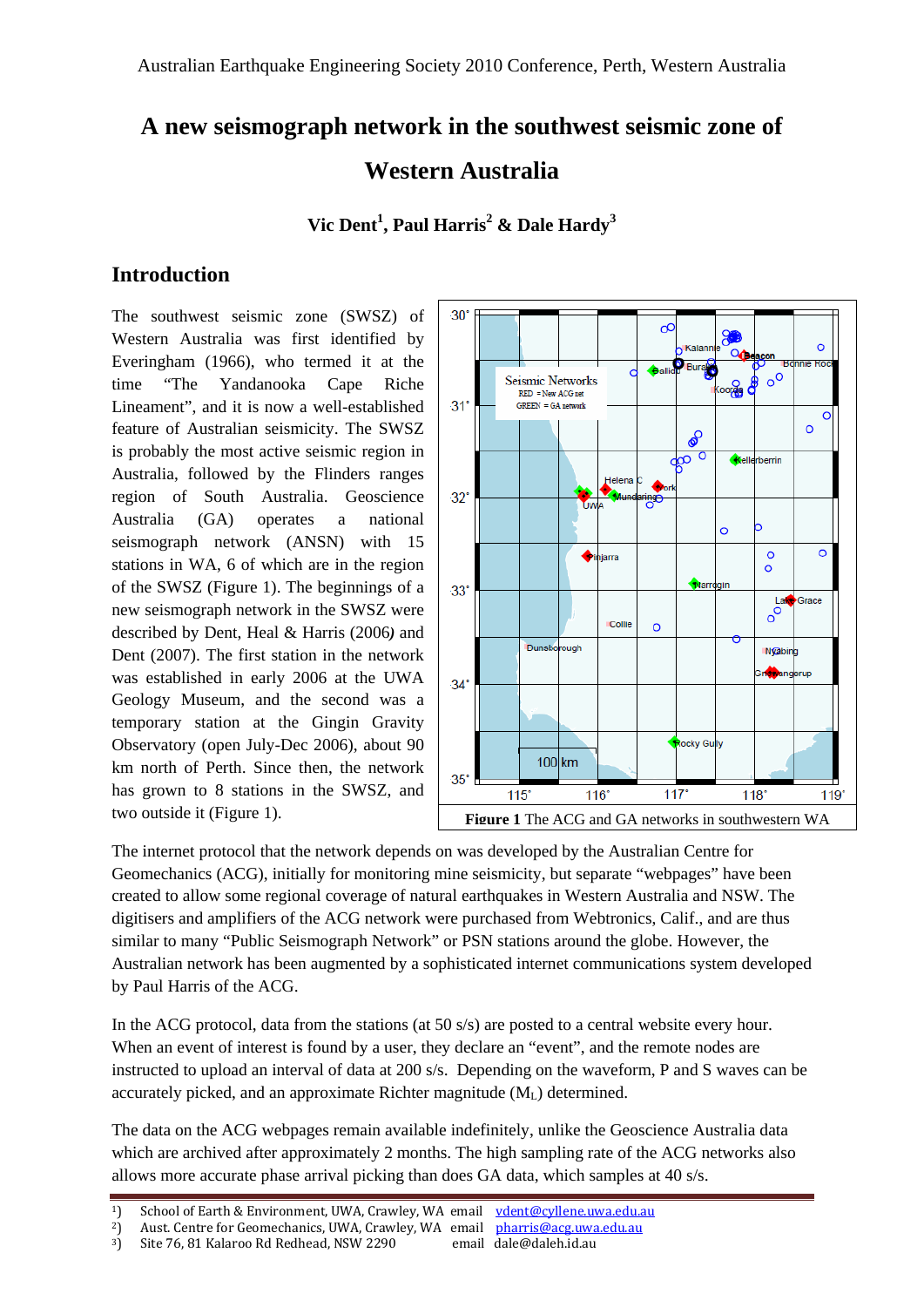Access to the ACG website (www.regional-seismic.net) is password-protected, but access can be arranged for bona fide researchers. A second website ([www.rsuw.daleh.id.au\)](http://www.rsuw.daleh.id.au/) gives photos and station details, and a log of events recorded, as well as current "drum-charts" from selected stations.

Sensors are normally 3 component Mark Products L-15B geophones (4.5 Hz). These have proved robust and reliable, and are quite sensitive to regional seismicity. The station Gnowangerup "B" has a Willmore Mark II seismometer, but does not show an improved detection capability to the geophone.

The ACG network described here is based in schools in the state education system, but other sites are also used (University of WA, and a farm northeast of Gnowangerup). The system is very low-cost, with a typical installation costing \$500-\$600. The schools are asked to provide internet services and a host computer. Running costs are negligible, except for the need for the occasional service visit, which generally depends on the computer knowledge of the local operator. It has not been necessary to visit the Beacon seismograph since its installation in March 2009.

#### **The ACG network in the SWSZ**

The ACG network in the SWSZ has been designed to complement the national network operated by GA, i.e., fill in the "gaps" in seismic coverage. Of the GA stations, Mundaring (MUN), which was established in 1959, was the longest running modern seismograph in Western Australia, although it was out of service between March 2008 and November 2010 due to vandalism. The Short Period (SP) seismometer at Narrogin (NWAO) has not been operational since early 2009.To some extent, two broadband "Joint Urban Monitoring Project" or JUMP stations in the Perth metropolitan area (CARL Carlisle and MTKN Mt Kenneth) have provided alternate data for Mundaring. The ACG stations at Beacon (March 2009) and Lake Grace (Sept 2010) help to monitor events in the far north, and southeast of the zone, in areas not currently well monitored by the GA network.

York (Aug 2007) was the second permanent station in the network, and is close to Meckering, and the periodically active swarm location southwest of York (Dent 2008b). Gnowangerup was added in Feb 2008 to monitor the recent swarm there, and Beacon (Mar 2009) for the swarm NW of that town. Helena College (Feb 2010) is relatively close to the GA Mundaring station. Three other stations were added in 2010, Pinjarra, GnowangerupB and Lake Grace, making a total of 8 stations in the network.

It is hoped to add stations at Mukinbudin and in the Margaret River area in the future.

# **Magnitude Calculations**

Magnitudes can be calculated on the ACG website after a distance is determined by selecting P and S wave onsets, and "swiping" the maximum amplitude, but more work needs to be done to calibrate these values. The formula used incorporates the L-15B geophone response values shown in Figure 2, and assumes that the amplifiers are in the "low gain" setting. However, usually the "High Gain" setting has been chosen for this network because relatively low background noise levels permit it. The Richter



**Figure 2** Response curves of L-15B geophone

Magnitude  $(M<sub>L</sub>)$  therefore calculated is 0.6 of a unit too high.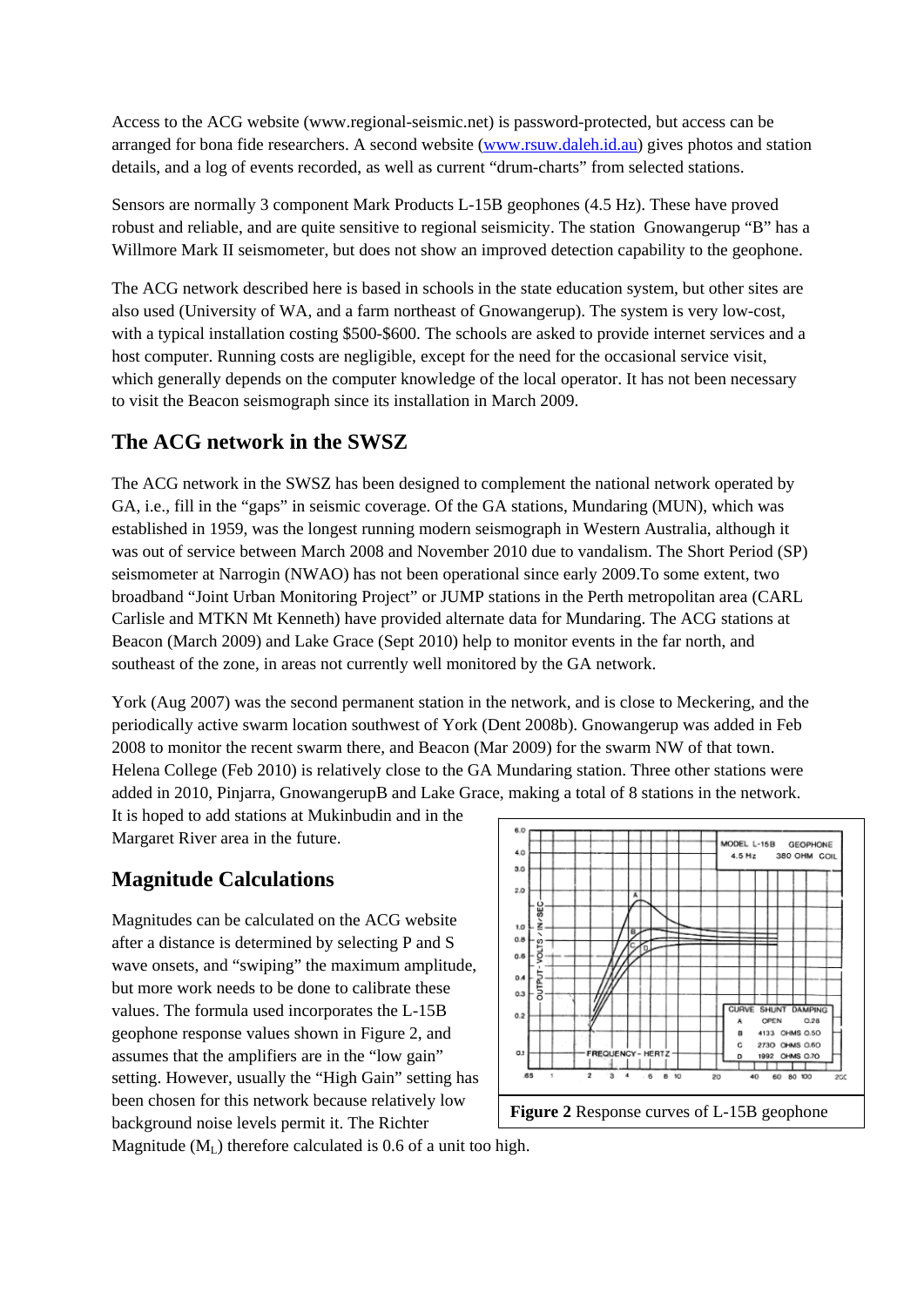#### **Recent seismicity in the southwest seismic zone**

Earthquakes with magnitudes  $M_L \ge 2.0$  for the 18 month period May 2009 – Oct 2010 are plotted in Figure 1. After a period of very high activity northwest of Beacon in early 2009 (Dent 2009), this period has had relatively little seismicity, with only two events of ML  $\geq 3.0$ – one north of Koorda  $(M<sub>L</sub> 4.2)$  and the other west of Burakin  $(M<sub>L</sub> 3.0)$ . Both of these events occurred in recent significant swarm locations (Dent, this volume). Note an apparent northeast trend in epicentres between York and the Bonnie Rock area (about 60 km east of Beacon), which was also noted by Dent (2008a) in a review of Australian earthquake swarms, 1982- 2007.

#### **Station details and Performance**

Station coordinates and operational periods are listed in Table 1.

Because many of the stations are in schools, there is extra background noise, at least during school term. However, some schools have surprisingly low background noise (e.g. Beacon Primary). A descriptor of background noise levels is included in Table 1.

| <b>Station</b> | situation     | Lat S   | Long $E$ | <b>Perform</b> | opened    | <b>Comments</b>       |
|----------------|---------------|---------|----------|----------------|-----------|-----------------------|
| UWA museum     | museum        | 31.958  | 115.820  | reliable       | Apr 2006  | <b>Noisy</b>          |
| York           | District High | 31.8933 | 116.7603 | intermittent   | Aug 2007  | U/S for long periods  |
| Beacon         | Primary       | 30.4511 | 117.8687 | reliable       | Mar 2009  | quiet                 |
| Helena College | Senior High   | 31.9076 | 116.0909 | reliable       | Oct 2009  | quiet                 |
| Pinjarra       | Senior High   | 30.198  | 117.807  | reliable       | Feb 2010  | noisy                 |
| Gnowangerup    | farmhouse     | 33.8728 | 118.1999 | reliable       | Feb 2008  | quiet                 |
| GnowangerupB   | farmhouse     | 33.8796 | 118.2491 | reliable       | Feb 2010  | $\sim$ 5 km E of GNOW |
| Lake Grace     | District High | 33.1036 | 118.4591 | reliable       | Sept 2010 | noisy                 |

#### **Table 1 Details of ACG stations in the SWSZ**

#### **Network successes**

The new network has so far helped define centres of significant seismic activity near Beacon (Dent, 2009), and Gnowangerup, (Dent 2008b) as well as identify several events of  $M_L > 2.0$  not located by GA.

# **The Beacon swarm, January 2009 onwards**

This swarm commenced in late January 2009, and three temporary seismographs were installed in the region within the next few days. However, the closest recorder only operated for a matter of weeks. A PSN station (BEAC) was set up at the local Primary School in March 2009, and from then on was



the closest station to the swarm centre (i.e. about 26 km SE of the swarm) and allowed a new set of improved hypocentral locations to be determined (Dent, 2009).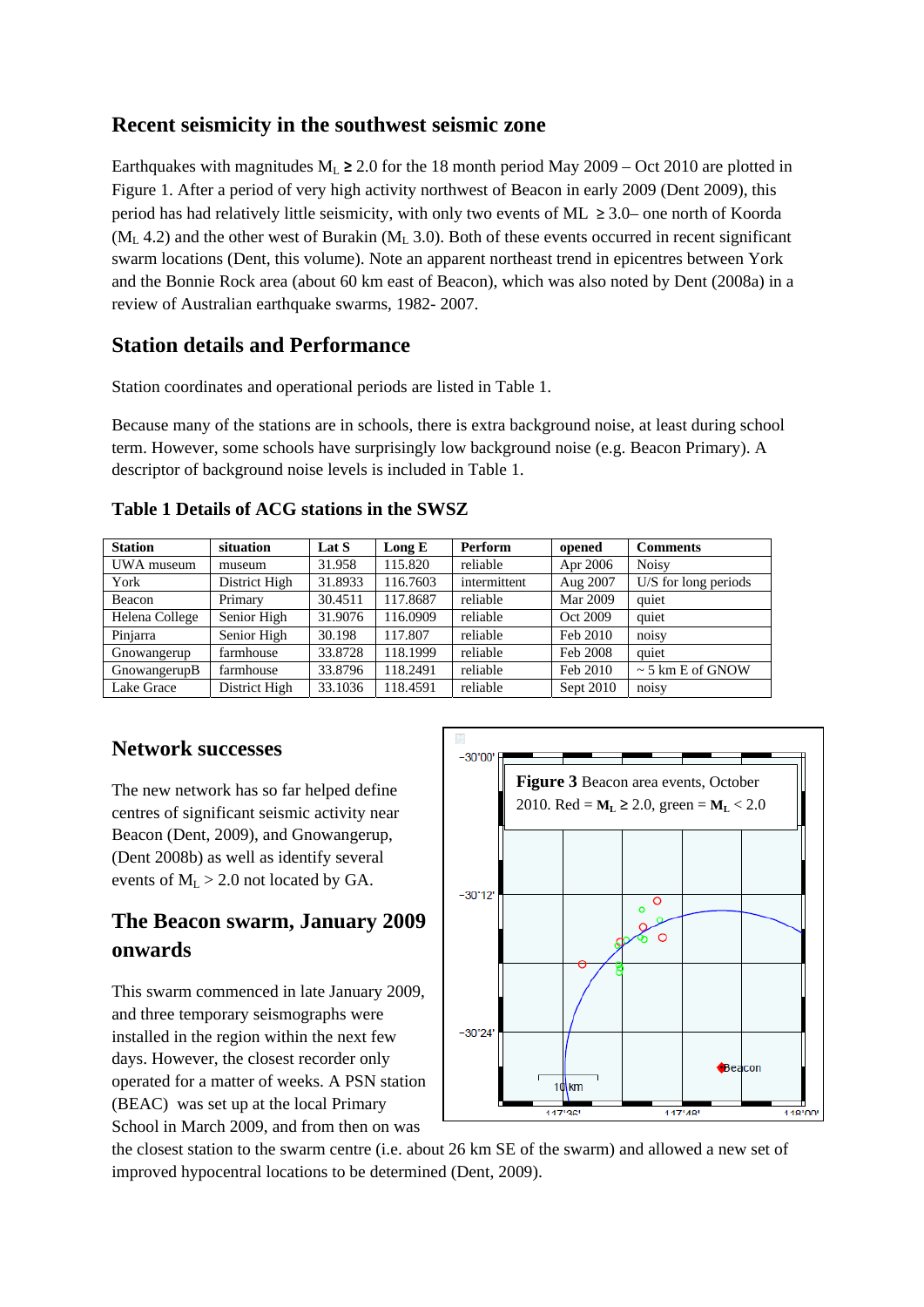| Date        | <b>UTC</b> | Lat S  | Long $E$ | $M_L$            | Depth          | <b>BEAC S-P</b> | $ML$ (Beac) | <b>Comments</b> |
|-------------|------------|--------|----------|------------------|----------------|-----------------|-------------|-----------------|
| 04 Oct 2010 | 2211       | 30.269 | 117.697  | 2.1              | 0 <sup>C</sup> | 2.89            | 2.0         |                 |
| 04 Oct 2010 | 2327       | 30.247 | 117.735  | 2.0              | 0 <sup>C</sup> | 2.91            | 1.9         |                 |
| 04 Oct 2010 | 2330       | 30.307 | 117.697  | 1.9              | 0 <sup>C</sup> | 2.87            | 1.3         |                 |
| 05Oct 2010  | 0142       | 30.222 | 117.733  | 1.8              | 0 <sup>C</sup> | 2.92            | 1.3         |                 |
| 05 Oct 2010 | 0540       | 30.266 | 117.707  | 1.8              | 0 <sup>C</sup> | 2.83            | 1.1         |                 |
| 05 Oct 2010 | 0715       | 30.262 | 117.768  | $2.6\phantom{0}$ | 0 <sup>C</sup> | 2.93            | 2.5         |                 |
| 05 Oct 2010 | 0724       | 30.301 | 117.633  | 2.4              | 0 <sup>C</sup> | 2.91            | 2.1         |                 |
| 05 Oct 2010 | 0728       | 30.313 | 117.695  | 2.0              | 0 <sup>C</sup> | 2.93            | 1.5         |                 |
| 05 Oct 2010 | 1005       | 30.265 | 117.737  | 1.9              | 0 <sup>C</sup> | 3.5             | 1.5         | Double event?   |
| 05 Oct 2010 | 1153       | 30.302 | 117.694  | 1.9              | 0 <sup>C</sup> | 2.8             | 1.0         |                 |
| 16 Oct 2010 | 1515       | 30.237 | 117.763  | 1.8              | 5              | 2.76            | 1.5         |                 |
| 17 Oct 2010 | 1053       | 30.209 | 117.759  | 2.9              | 0 <sup>C</sup> | 2.90            | 2.9         |                 |
| 17 Oct 2010 | 1210       | 30.237 | 117.763  | 1.6              | 0 <sup>C</sup> | 2.83            | 1.5         |                 |
| 24 Oct 2010 | 0910       | 30.262 | 117.731  | 1.8              | 0 <sup>C</sup> | 2.89            | 1.3         |                 |

**Table 2 Beacon events, October 2010**

Occasional minor events at the swarm location have continued into 2010, and a minor burst of activity occurred on Oct  $4<sup>th</sup>$  &  $5<sup>th</sup>$ , 2010 (Table 2 and Figure 3). The circles shown on Figure 3 and subsequent figures indicate the epicentral distances computed from the S-P times. Figure 4 shows three events recorded on the Beacon seismograph between 0715 hours and 0730 hrs (UTC) on 5<sup>th</sup> Oct 2010. The fast sampling enables accurate picking of the S-P times, as shown on Table 2 and Figure 5. The S-P



times are all very close to 2.9 seconds (other than the event at 1005 hrs on Oct  $5<sup>th</sup>$ , which may be a double event), which equates to an epicentral distance of 27 km (Figure 3). It also indicates that the

events are much more tightly grouped than the GA solutions suggest and that the centre of activity has not migrated since the major activity of early 2009, which was centred on 30.22S, 117.75E (Dent 2009).

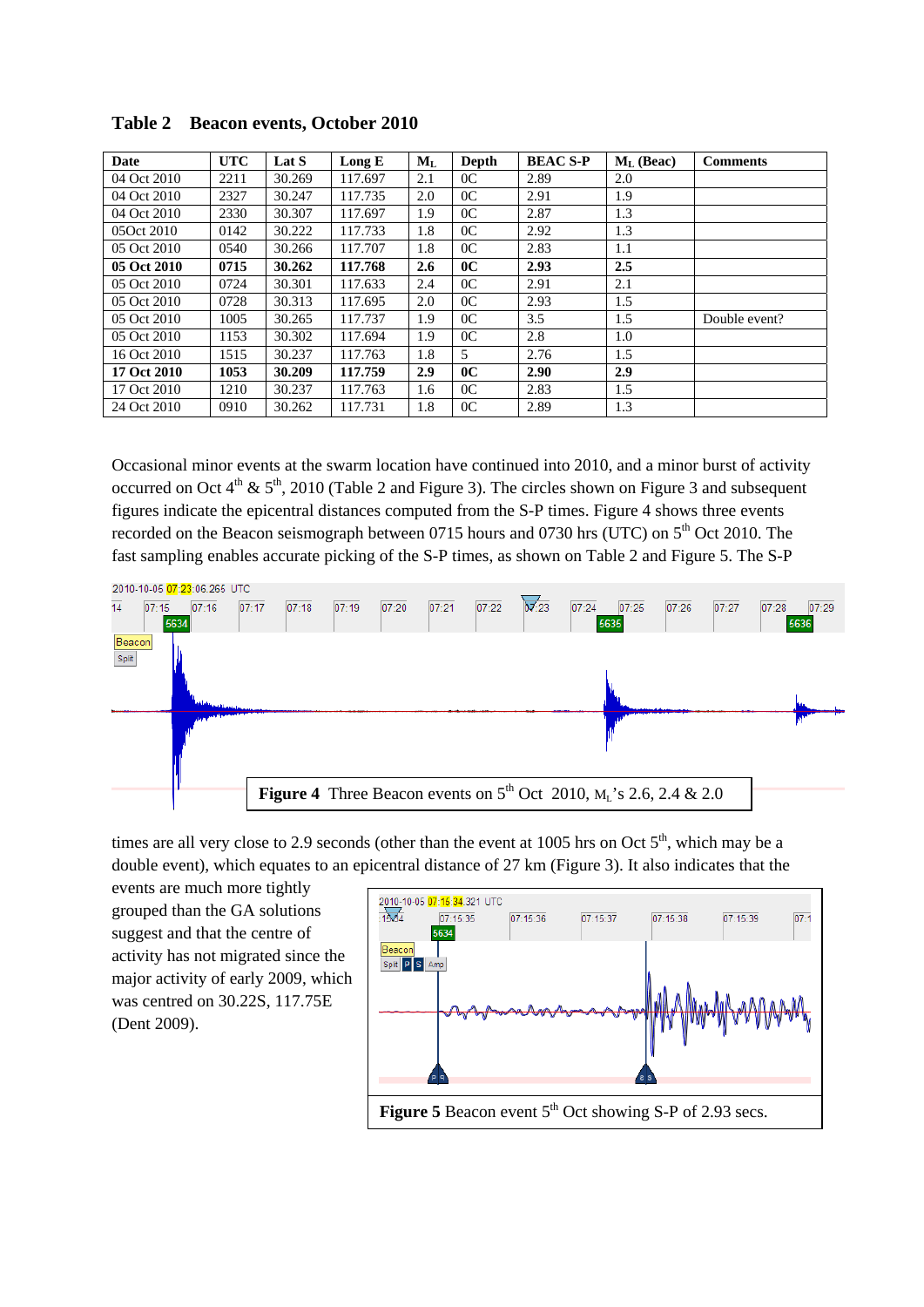# **The Gnowangerup swarm, November 2007 onwards**

A swarm of hundreds, if not thousands of small felt events occurred northeast of Gnowangerup in November – December 2007 (Dent 2008b), but only three events were locatable by GA, the largest being  $M_L$  2.3 (Table 3), and these locations were relatively poorly constrained. The station at Gnowangerup (GNOW) was installed in March 2008 and subsequently recorded a number of small events, not detected by GA. The S-P times indicated they were about 2 km from the recorder, but the direction was uncertain. However, the station GNOWB, co-recorded two events in May 2010, and another in Sept 2010, and the combined S-P



**Figure 6** Location of Gnowangerup swarm events

time data (Figure 6) indicated that the probable epicenter was about 2km west of GNOW. This is about 6 km east of the GA locations, and suggests the GA locations are in error by this amount.

|  |  |  |  |  | Table 3 Located events of Gnowangerup swarm |  |
|--|--|--|--|--|---------------------------------------------|--|
|--|--|--|--|--|---------------------------------------------|--|

| Date        | UTC  | Lat S  | Long $E$ | $M_{L}$ | Depth          | Auth       | Comments           |
|-------------|------|--------|----------|---------|----------------|------------|--------------------|
| 19 Nov 2007 | 0646 | 33.874 | 118.123  | 2.1     | 0 <sup>C</sup> | GA         | <b>GA</b> location |
| 20 Nov 2007 | 1411 | 33.868 | 118.110  | 2.3     | 0 <sup>C</sup> | <b>GA</b>  | <b>GA</b> location |
| 03 Dec 2007 | 0631 | 33.872 | 118.091  | 1.8     | 3C             | <b>GA</b>  | <b>GA</b> location |
| 29 May 2010 | 2152 | 33.872 | 118.182  | ~1.2    |                | <b>ACG</b> |                    |
| 30 May 2010 | 1041 | 33.871 | 118.179  | ~10.7   |                | ACG        |                    |
| 28 Sep 2010 | 2209 | 33.870 | 118.181  | $-0.1$  |                | <b>ACG</b> |                    |
| 15 Nov 2010 | 2329 | 33.869 | 118.173  | ~1.6    |                | <b>ACG</b> |                    |

# **Events southwest of York**

Three small events were located by GA near York in mid-February, 2010 (Table 4). Unfortunately, the York recorder was operating intermittently and only recorded the last and smallest of these events (1211 UTC on 24 Feb 2010, ML 1.3). The GA location for the event (red marker), and of the largest of the two earlier events (green marker) are shown on Figure 7, along with the epicentral distance as suggested by the S-P time on the York recorder. Also shown is the average location of swarm events from November 1994 (blue marker). It can be seen that the



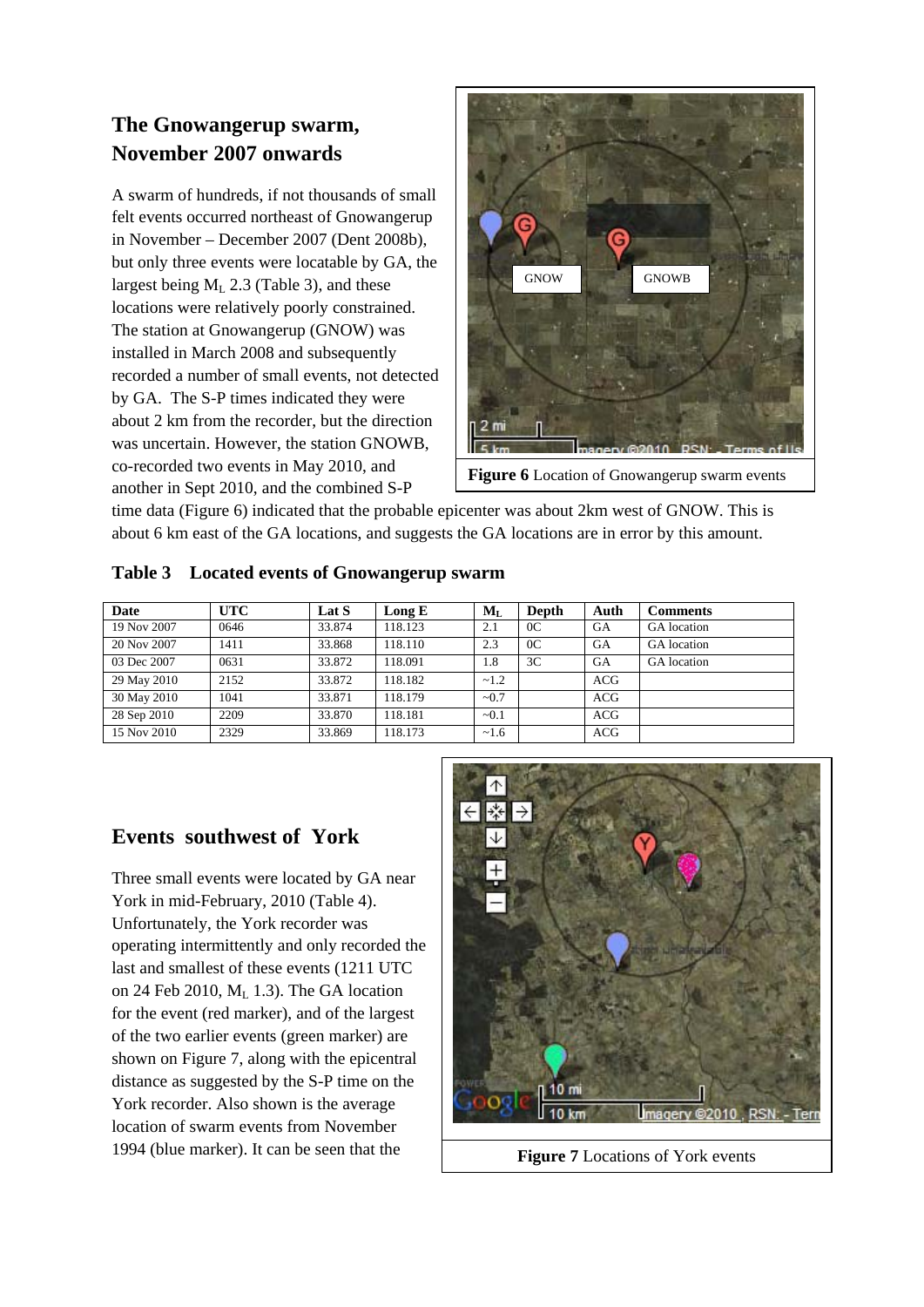February 2010 events are more probably located at the location of the 1994 swarm than the location given in the GA "Quakes" data base.

Some of the smaller events in 1994, and later in 1996, were accurately located with the aid of close temporary seismographs (Dent, 1998). Two of these good locations are included in Table 4.

This area has been the source of some major earthquakes swarms in the 1950's and 60's, if not earlier (Everingham 1968, Everingham & Tilbury, 1972), and is often referred to as the "Talbot Brook" area.

| Date        | <b>UTC</b> | Lat   | Long    | Depth          | $M_L$ | Auth       | <b>Comments</b>            |
|-------------|------------|-------|---------|----------------|-------|------------|----------------------------|
| 23 Nov 1994 | 2053       | 31.97 | 116.736 | 5C             | 3.0   | <b>GA</b>  |                            |
| 24 Nov 1994 | 2003       | 31.98 | 116.728 | 5C             | 3.0   | <b>GA</b>  |                            |
| 29 Nov 1994 | 1431       | 31.97 | 116.719 | 1 <sup>C</sup> | 2.6   | <b>VFD</b> | Recorded on YK2 & YK3      |
| 18 Sep 1996 | 2335       | 31.97 | 116.724 | 1 <sup>C</sup> | 3.1   | <b>GA</b>  |                            |
| 01 Oct 1996 | 1711       | 31.97 | 116.735 | 0 <sup>C</sup> | 2.0   | <b>VFD</b> | Recorded on YK2, YK3 & YK5 |
| 2010 events |            |       |         |                |       |            |                            |
| 19 Feb 2010 | 1424       | 32.01 | 116.784 | 0 <sup>C</sup> | 2.0   | <b>GA</b>  |                            |
| 19 Feb 2010 | 1831       | 32.08 | 116.665 | 0 <sup>C</sup> | 2.1   | <b>GA</b>  |                            |
| 24 Feb 2010 | 1211       | 31.90 | 116.805 | 10C            | 1.3   | <b>GA</b>  |                            |

### **Earthquakes near Pingrup**

The new Lake Grace seismograph is well positioned to assist in the location of events in the Pingrup area, and the station recorded several small events there on  $16<sup>th</sup>$  Sept, 2010, which were below the detection threshold of the GA network (Table 5). The seismographs near Gnowangerup have helped to define the epicentral region of the largest of the events (Figure 8). This figure suggests that the events may be originating from the same location (33.57S, 118.34E) as a significant earthquake swarm in July 1989 (Dent 2008)

**Date UTC Latitude Longitude ML Depth Auth Comments**  23 Jul 1989 0120 33.567 118.334 2.2 1 GA 1989 swarm event 26 Jul 1989 0914 33.568 118.340 2.7 1 GA 1989 swarm event 26 Jul 1989 | 0922 | 33.573 | 118.337 | 2.7 | 1 | GA | 1989 swarm event 26 Jul 1989 | 0940 | 33.580 | 118.347 | 2.8 | 1 | GA | 1989 swarm event 13 Aug 1989 1254 33.585 118.343 2.9 1 GA 1989 swarm event 08 Apr 2008 2350 33.674 118.284 1.5 0 GA 14 Nov 2009 2124 33.213 118.219 2.3 16 GA  $\sim$  22 km SW of Lake grace 12 May 2010 | 1109 | 33.646 | 118.278 | 2.6 | 4 | GA 16 Sep 2010 1843 33.580 118.340 0.8 ACG Recorded at Lake Grace 16 Sep 2010 1847 0.7 ACG Not locatable 19 Sep 2010 0151 1.1 ACG Not locatable 26 Sep 2010 2042 0.6 ACG Not locatable 30 Oct 2010 0728 33.634 118.210 1.5 4 GA ~ 20 k SE of Nyabing 30 Oct 2010 2335 33.303 118.208 2.8 2 GA ~ 30 k SW of Lake Grace

**Table 5 Notable Lake Grace & Pingrup events**